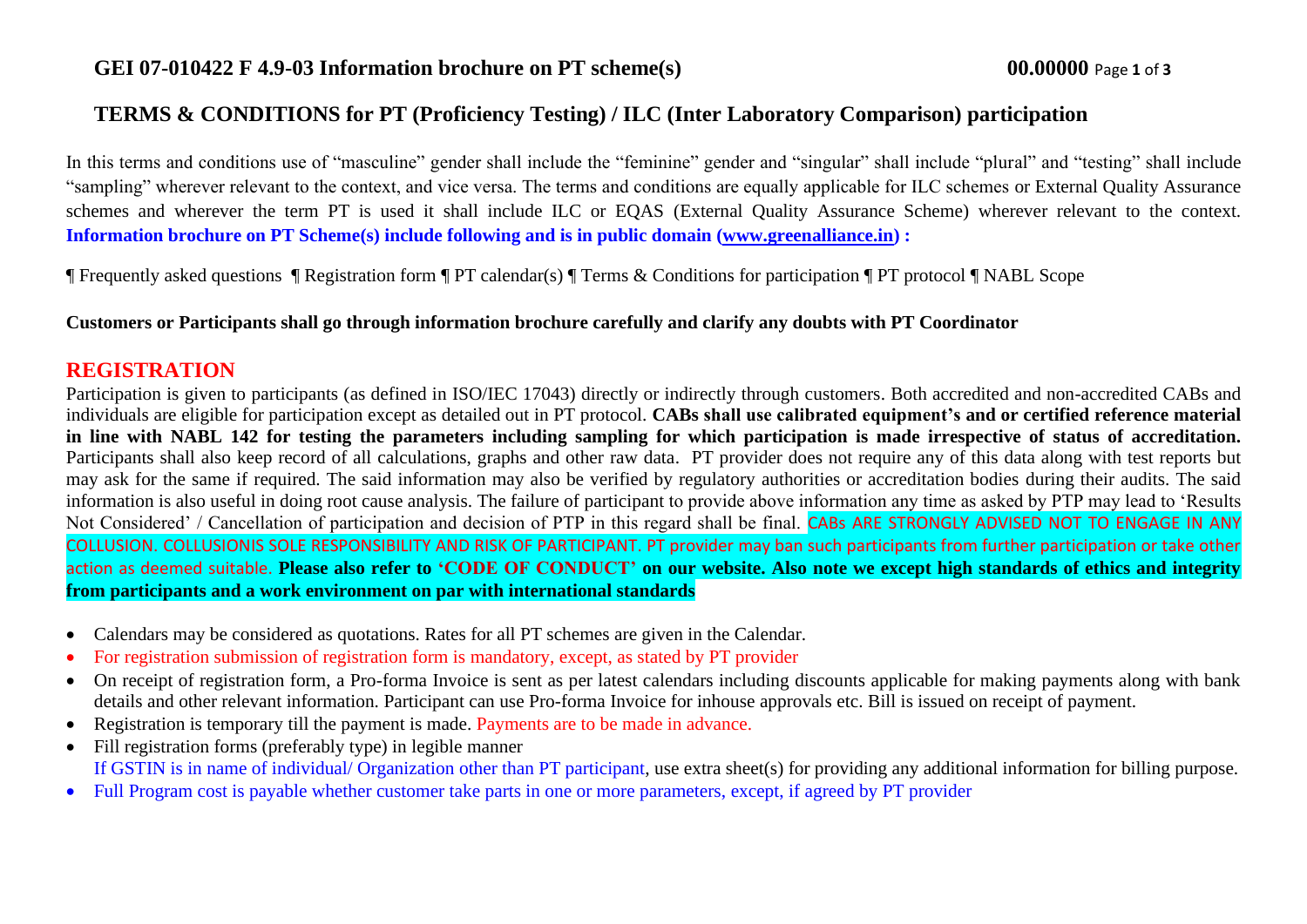# **GEI 07-010422 F 4.9-03 Information brochure on PT scheme(s) 00.00000** Page **2** of **3**

- PT Scheme fees may increase or decrease with time. Fees as agreed at the time of registration and PI/ Bill raised is payable. Decision of PTP in this regard is final
- Tax (GST) will be charged extra as applicable. Program costs include sample delivery charges in India except where pre-informed. However, if there is any road tax; Octroi etc. the same is to be borne by customer. Participant shall also have to pick sample from a nearby place to CAB if door delivery is not possible. Samples can also be send to customer at a common place for further distribution to participants as per instructions given and agreed with participants.
- Registration is on first cum first basis. Participants who register late may be shifted to next PT scheme. PT provider may suggest/ request for participation in a specific scheme for meeting the minimum participants requirement or otherwise.
- The relevant information on ISO/IEC 17043 accreditation of PT provider by NABL is made available on website [www.greenalliance.in](http://www.greenalliance.in/) (complete scope as well as certificate). Please clarify before registration if participant has any confusion on the status of PTP accreditation. The PT schemes whether covering accredited parameters or non-accredited parameters or both accredited as well as non-accredited parameters are run as per ISO/IEC 17043 and ISO 13528. The non-accredited parameters in a scheme or non-accredited schemes introduced from time to time are brought under the purview of accreditation in subsequent cycles in line with NABL-163. The participants are informed in line with NABL-133 and separate report is issued for nonaccredited parameters or non-accredited schemes

# **OPERATION**

- o **As per NABL-181 the records of PT scheme participation shall be accessible to NABL if so desired by it. PTP provides information every quarter to NABL.** Results shall also be shared with regulators when asked by them. Results may also be shared with customer for which a PT scheme is provided through a contractual arrangement for its participants. For more details on confidentiality read PT protocol.
- PT scheme can be run earlier/postponed, or two schemes may be merged; A parameter can be removed/added in a scheme or range of testing may be varied at the time of running; This may be due to operational reasons; new developments; due to nature of product or matrix; homogeneity or stability issues and or reasons beyond control. Decision of PT provider in this regard is final. Participants are informed as applicable. **Programs may have to be re-run due to problems in homogeneity and stability or any other technical or unavoidable circumstances. Fee is refunded except for tax part only when scheme cannot be run for more than 18 months from date of closure of registration. Refund of fee else otherwise is subject to sole** discretion of PT provider on such grounds as found to be satisfactory.
- There may be changes in timeline of PT schemes due to holiday(s) or some unavoidable circumstances and participants are informed.
- **PT samples are sent on address given in registration form or as agreed with participant and or customer and all communications are done on emails given there in**
- Communications are through email only. Refer to website [www.greenalliance.in](http://www.greenalliance.in/) for updates from time to time. **PT reports are given in soft format only (PDF)**
- **We shall not be responsible for any lapses due to incomplete or illegible registration forms / non-payments or delay in receipt of payments or information on account of problems with email / internet / online transactions and similar issues.** We acknowledge all emails within 72 hours (3) Days) except for result sheets or sample acknowledgement receipt forms. For Participant Result Sheet PT provider contacts participants after result